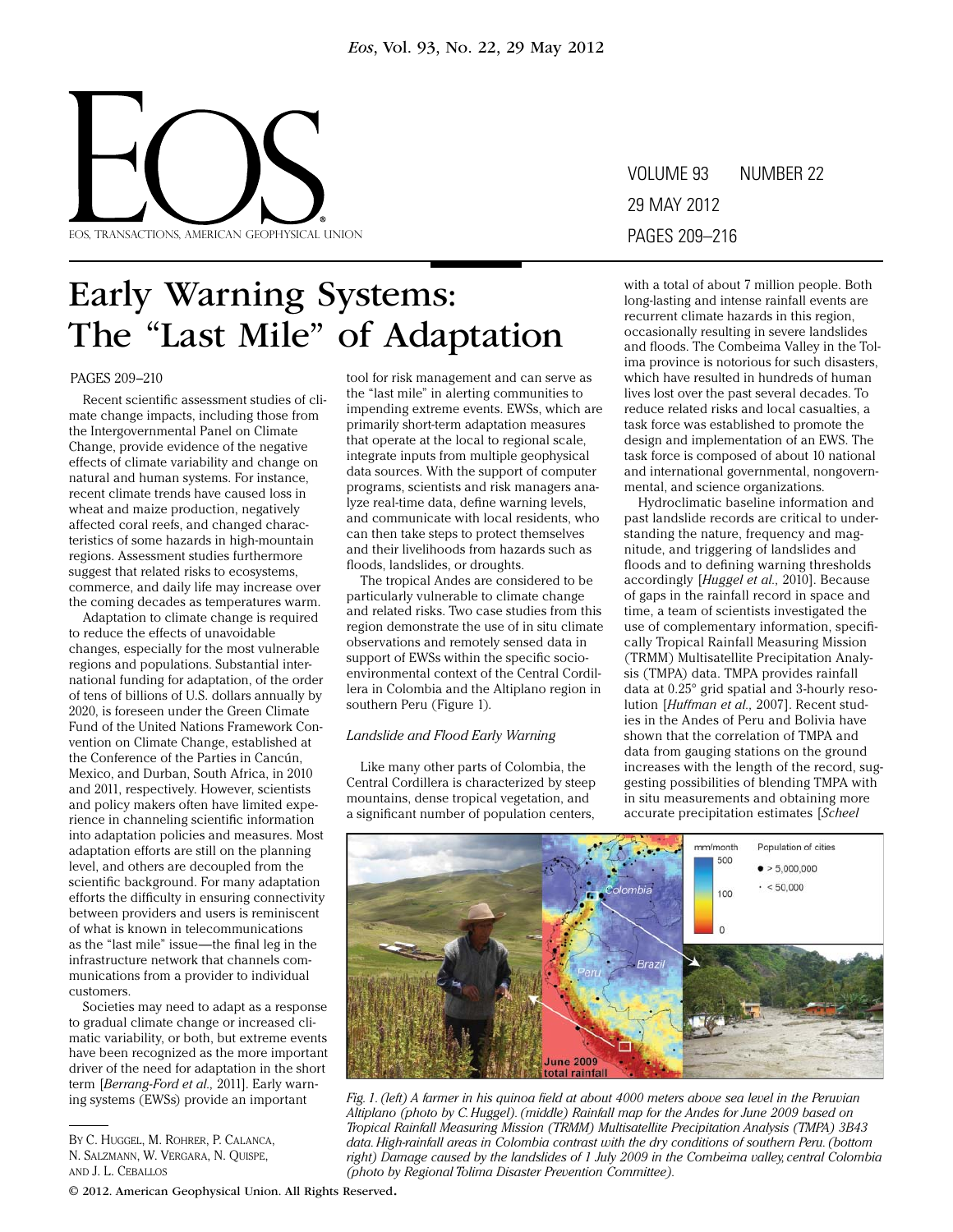*et al.,* 2011]. However, local, short-lived, high-intensity rainfall events are still inadequately captured (Figure 2), so new realtime monitoring stations for rainfall, river discharge, and other hydroclimatic parameters were installed between 2008 and 2010 in the Combeima region. These monitoring stations and additional devices have the ability to communicate data and alerts to the provincial emergency center and local communities.

To create redundancy in monitoring and reduce the risk from sensor and communications failures, geophones registering ground motion by floods and landslides were also deployed. In addition, local residents were equipped with radios. Operators and local people were trained, and eventually a series of emergency protocols, institutional coordination, and preparedness activities were developed by the task force.

## *Drought Early Warning*

The Altiplano region in southern Peru has population centers that exceed a total of about 1.5 million people and extend from about 3500 up to 5000 meters above sea level. This region features distinct wet and dry seasons during the austral summer and winter, respectively, and is exposed to extreme temperature and drought events. Agriculture is practiced largely at a subsistence level, and local production systems are often based on rain-fed cropping. Among the climate hazards that threaten food security, drought has long been of primary concern. Shortfalls in precipitation during the wet season have especially serious effects on agriculture, food security, and local livelihoods.

Not many drought EWSs are operational worldwide, and no such system is in place for the Andes region. Existing systems elsewhere, such as the Famine Early Warning Systems Network (FEWS NET) of the United States Agency for International Development, combine satellite-based climate monitoring and forecasting with in-country analyses of agricultural production, grain stores, prices, and political conditions to identify problems in the food supply system for some regions in Africa [*Funk and Verdin,* 2009]. Because the typical time scale of drought ranges from weeks to months, benefits are expected from a combination of ground- and satellite-based multiparameter monitoring of the vegetation state and soil water availability in conjunction with seasonal climate forecasts.

For the Altiplano region in Peru, monthly precipitation amounts and low-intensity rainfall events estimated by TMPA were found to be highly correlated with observations [*Scheel et al.,* 2011], indicating that TRMM-TMPA could provide a useful complement to the existing agrometeorological network. Yet much remains to be done to implement a fully operational drought EWS, and communicating with end users (the last mile of adaptation) continues to be a significant challenge. Because of the isolated locations of farmers and villages, some in extreme environments at up to 5000 meters above sea level, radio broadcasting and radio communications are potentially feasible mediums to transmit alerts and recommendations to end users, but this will require an adapted method of processing of information that fits the needs, understanding, and sociocultural background of local farmers.

#### *Challenges Ahead*

Scientists and government and funding institutions alike can contribute to carrying out the last mile of adaptation to enhance society's resilience to current and future climate risks. This was seen in Colombia, where the last mile was successfully implemented in the context of a landslide EWS. While monitoring, modeling, and forecasting of climate and other geophysical processes were necessary elements to the landslide EWS, in-depth communication as well as engagement and negotiation among scientists, governmental organizations, and local people was critical to securing this last mile.

EWSs will need to be adapted to cope with future climate risks. For Colombia, climate projections indicate an increase in heavy precipitation events during the 21st century [*McSweeney et al.,* 2010], while for the Altiplano a decrease in soil moisture and summer precipitation is likely to occur within the coming decades [*Thibeault et al.,* 2012]. First steps toward investigating how to best adapt the landslide EWSs in Colombia to future changes in rainfall have been undertaken [*Khabarov et al.,* 2011] but have not yet been incorporated into the operational system.

#### *Acknowledgments*

This article reports from projects funded by the Swiss Agency for Development and Cooperation, the Andean Community and the World Bank, the Swiss Federal Office for the Environment, and the Inter-American Development Bank. We highly appreciate our collaborations with J. M. Ramírez,





M. Scheel, and colleagues from the Regional Tolima Disaster Prevention Committee; the Swiss Federal Institute for Forest, Snow and Landscape Research (WSL); MeteoSwiss; the University of Geneva; and Helvetas Swiss Intercooperation. Last, we thank NASA for supplying TRMM data.

#### *References*

- Berrang-Ford, L., J. D. Ford, and J. Paterson (2011), Are we adapting to climate change?, *Global Environ. Change, 21*(1), 25–33.
- Funk, C., and J. P. Verdin (2009), Real-time decision support systems: The Famine Early Warning System Network, in *Satellite Rainfall Applications for Surface Hydrology*, pp. 295–320, Springer, Dordrecht, Netherlands.
- Huffman, G. J., D. T. Bolvin, E. J. Nelkin, D. B. Wolff, R. F. Adler, G. Gu, Y. Hong, K. P. Bowman, and E. F. Stocker (2007), The TRMM Multisatellite